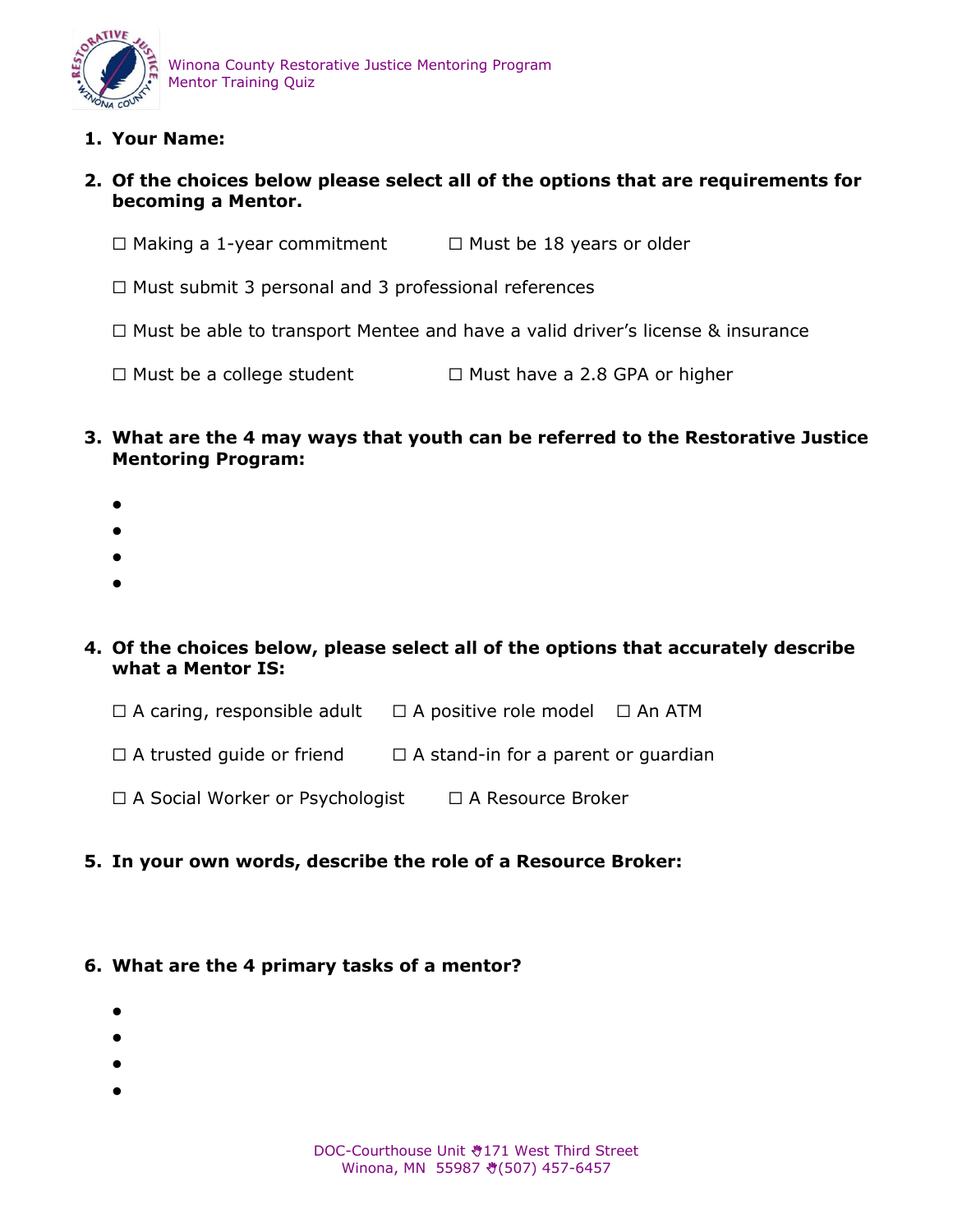

- **7. The training listed several "Dos" & "Don'ts" as guidelines for being a Mentor. Based on your own experiences and/or ideas about Mentoring, describe 1 "Do" and 1 "Don't" that either challenge your own conceptions about what Mentoring will be like, or that will shape the way you build a relationship with a Mentee:** 
	- $\bullet$  "DO":
		- o Explanation:
	- "DON'T":
		- o Explanation:
- **8. What are the 3 main skills involved in Active Listening?**
	- $\bullet$
	- $\bullet$
	- $\bullet$

## **9. What are the 4 parts of an "I" Message?**

- $\bullet$
- $\bullet$
- $\bullet$
- $\bullet$
- 

### **10. List 3 different types of Diversities**

- $\bullet$
- $\bullet$
- $\bullet$

# **11. List 3 different aspects of the concept of "Culture":**

- $\bullet$
- $\bullet$
- $\bullet$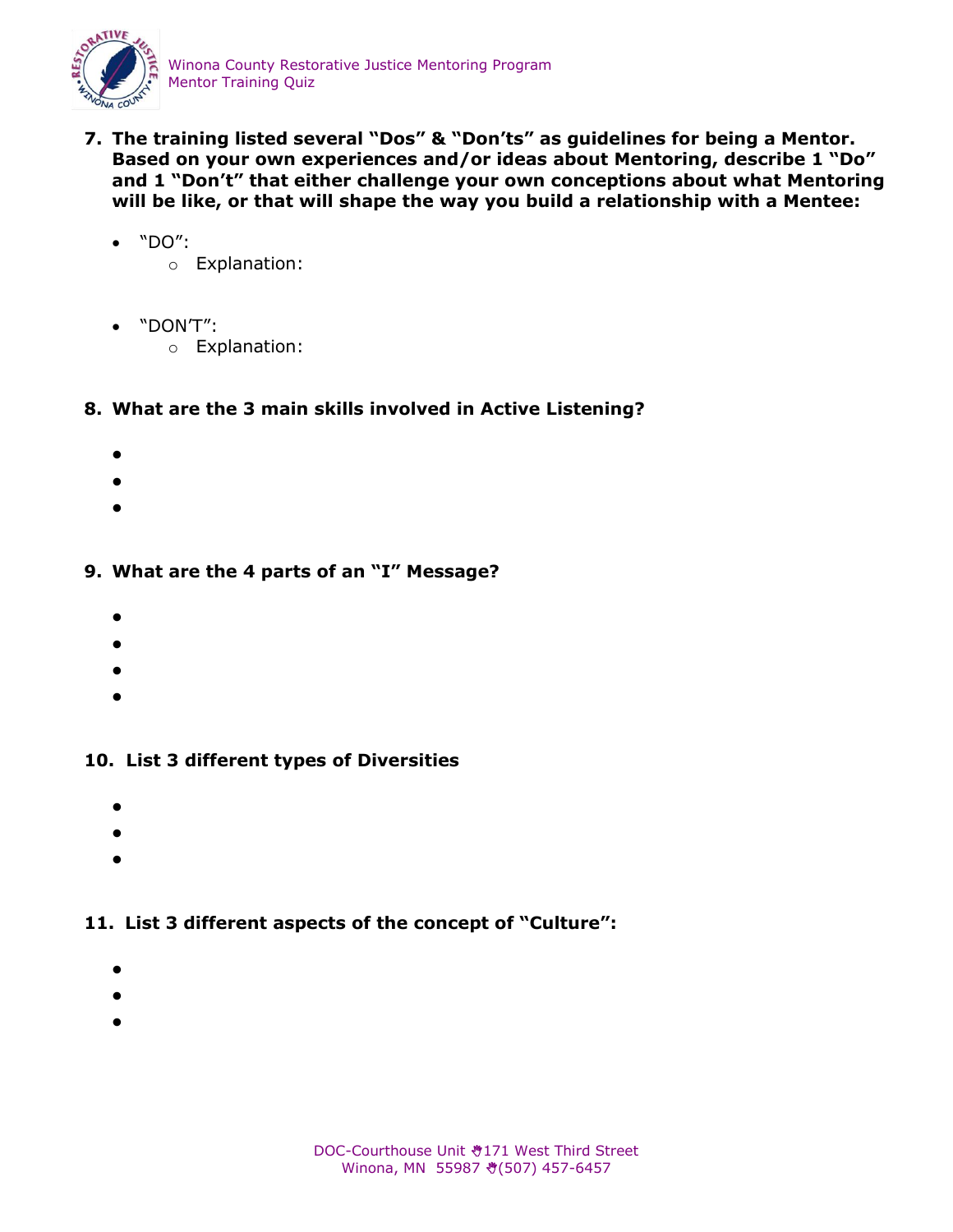

**12. In your own words, please discuss the importance of understanding and appreciating diversity or working with people who are different from you as it applies to Mentoring:**

### **13. What is the guideline for talking about Sensitive Topics with your Mentee?**  *Select all that apply.*

☐ You should talk about these topics as often as possible with your Mentee

☐ When talking about these topics, you should make sure your Mentee knows when you morally disapprove of their choices or ideas

 $\Box$  Discussion around sensitive topics should meet the Mentee where they are—a good rule of thumb is to only engage in conversation about them when the Mentee brings them up.

☐ Sensitive topics should *only* be discussed with the Restorative Justice Coordinator and a parent/guardian present

 $\Box$  Sensitive topics can be tricky to bring up, so using some communication tools like Active Listening and Open-Ended Questions can be really helpful.

#### **14. Why is it important for the Mentor to pass on Issues of Concern to the Restorative Justice Coordinator?**

☐ Issues of Concern *always* require crisis intervention

□ Issues of Concern are only behavioral issues, and the Mentee may be violating parts of their diversion contract or probation

□ Issues of Concern don't always need immediate intervention, but they could be issues that will have a lifelong impact on the Mentee. The Restorative Justice Coordinator can assist the Mentee with connecting to their safety and support network, and has more training about when and how to file appropriate reports, if needed.

### **15. True or False: Restorative Justice Coordinators and Mentees are Mandated Reporters?**

☐ True ☐ False